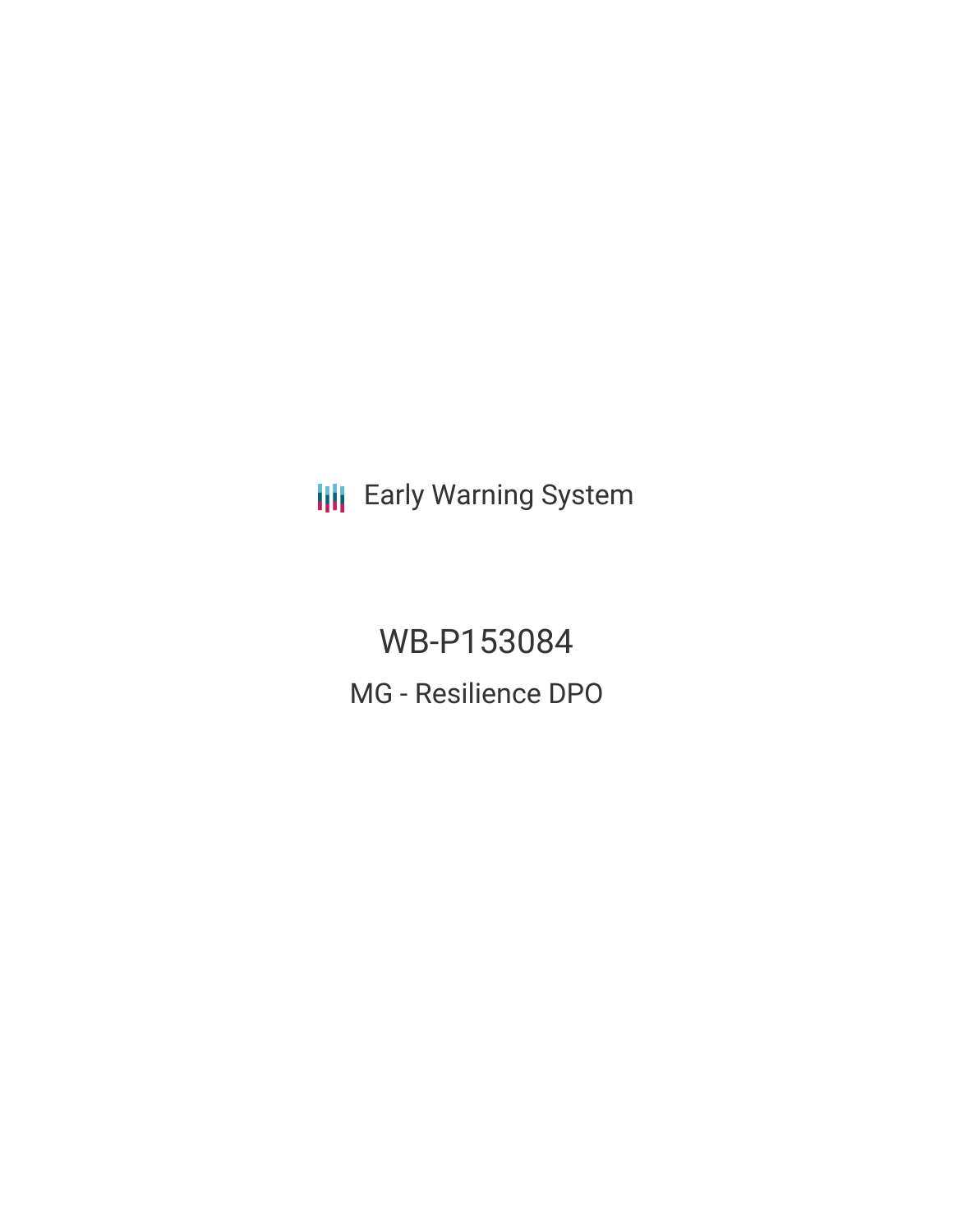

# **Quick Facts**

| <b>Countries</b>               | Madagascar                      |
|--------------------------------|---------------------------------|
| <b>Financial Institutions</b>  | World Bank (WB)                 |
| <b>Status</b>                  | Canceled                        |
| <b>Bank Risk Rating</b>        | U                               |
| <b>Voting Date</b>             | 2015-12-10                      |
| <b>Borrower</b>                | Ministery of Finance and Budget |
| <b>Sectors</b>                 | Finance, Law and Government     |
| <b>Investment Type(s)</b>      | Loan                            |
| <b>Investment Amount (USD)</b> | $$55.00$ million                |
| <b>Project Cost (USD)</b>      | $$55.00$ million                |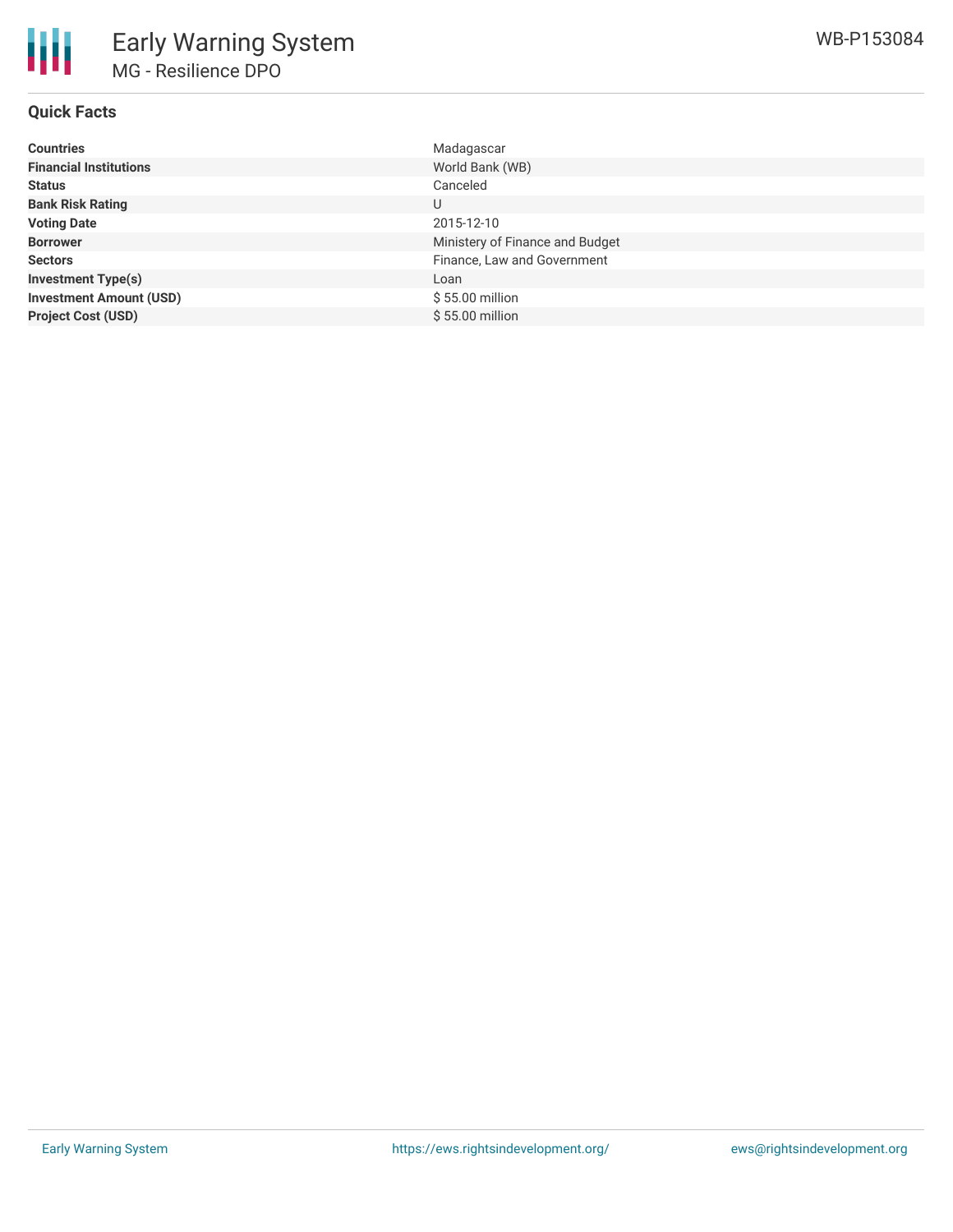

# **Project Description**

This project finances improvements in the efficiency and effectiveness of public finance through strengthening the reporting and increasing the availability of information, as well as improving payroll management.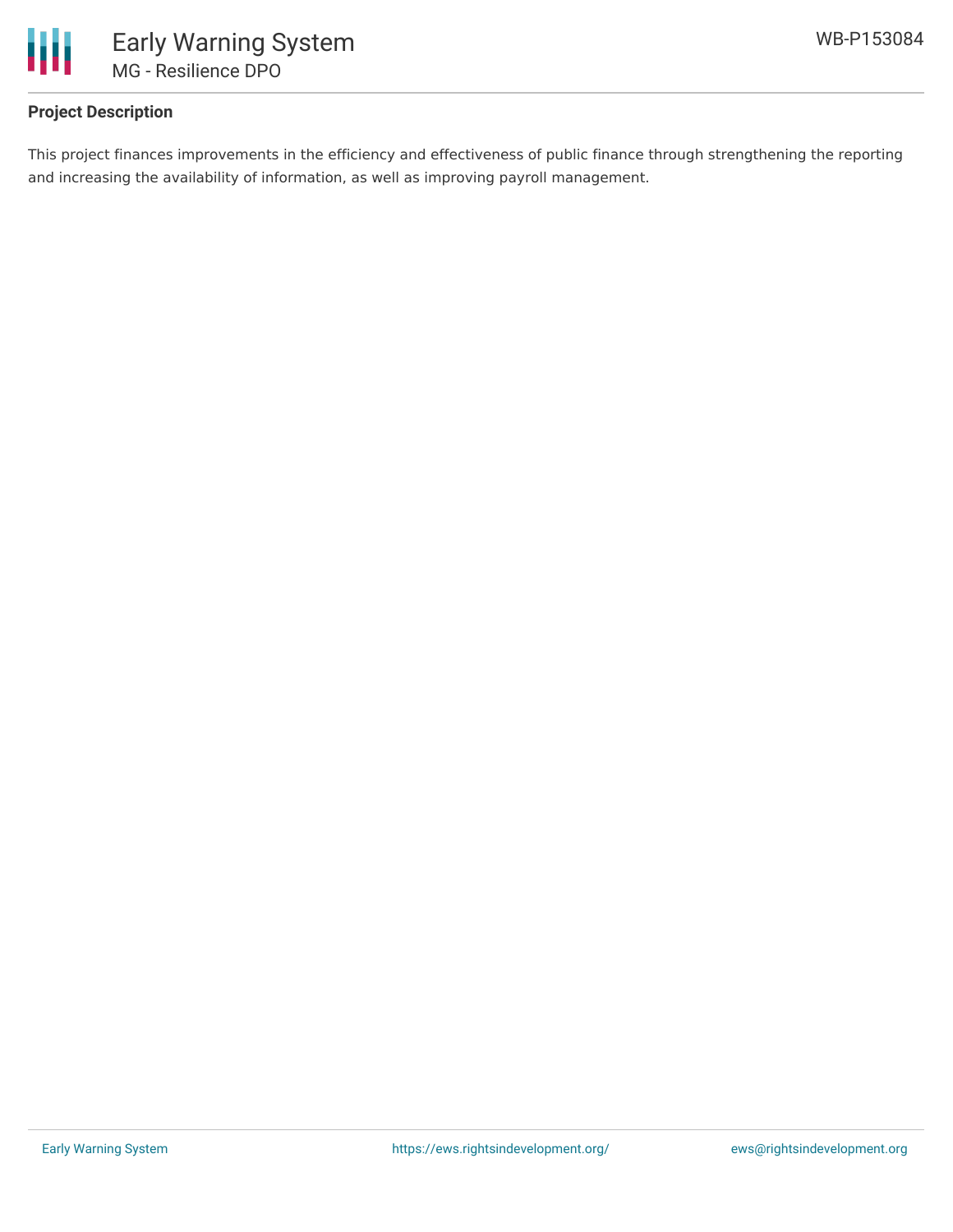

# **Investment Description**

World Bank (WB)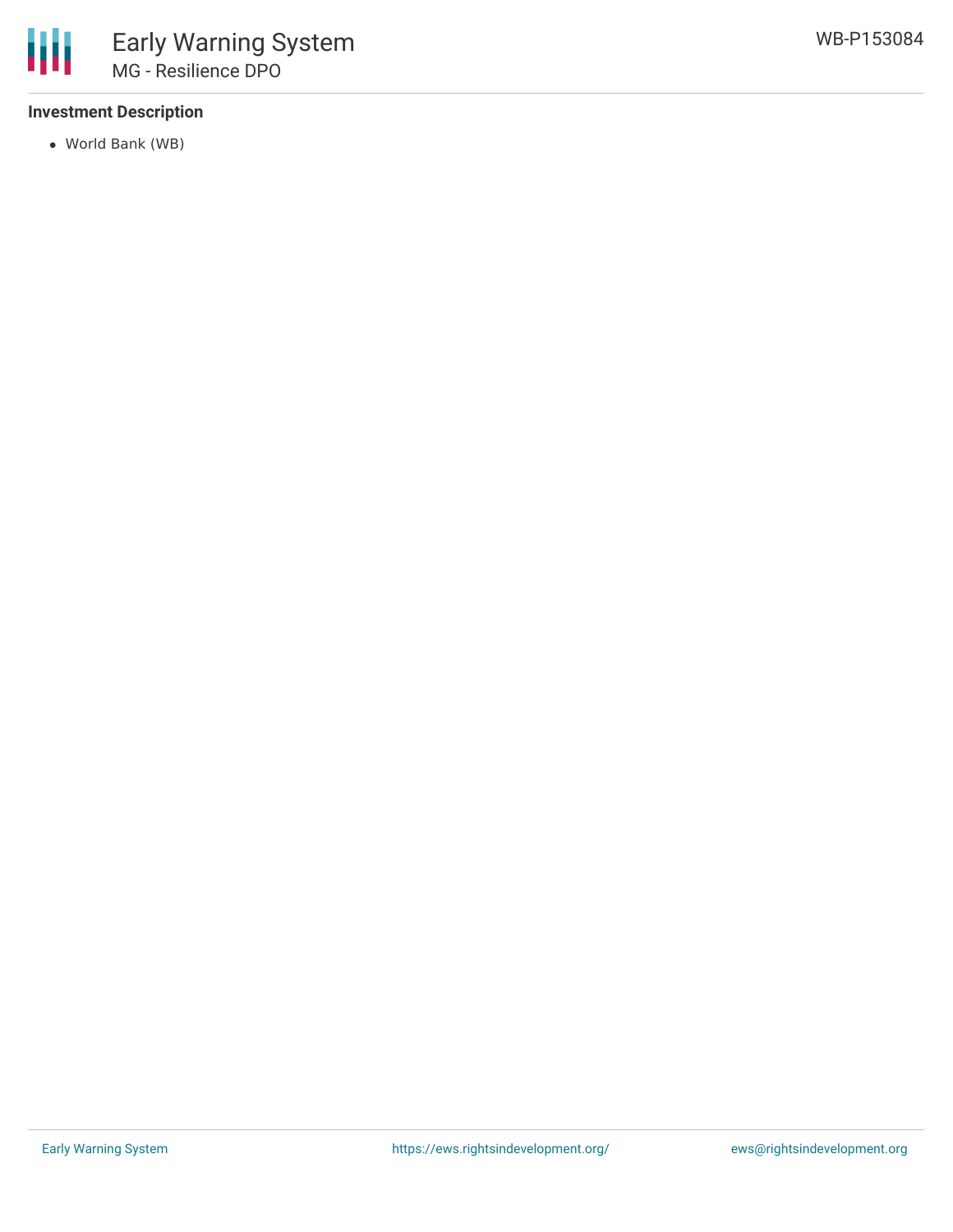### **Contact Information**

World Bank Contact: Keiko Kubota Title: Lead Economist Tel: 5339+6008 / 261-20-225-6000 Email: kkubota@worldbank.org Location: Antananarivo, Madagascar (IBRD)

Borrower: Minister of Finance Contact: Mr. Gervais Rakotoarimanana Tel: 261 20 22 646 81 Email: rfrancoismm@gmail.com

#### ACCOUNTABILITY MECHANISM OF WORLD BANK

The World Bank Inspection Panel is the independent complaint mechanism and fact-finding body for people who believe they are likely to be, or have been, adversely affected by a World Bank-financed project. If you submit a complaint to the Inspection Panel, they may investigate to assess whether the World Bank is following its own policies and procedures for preventing harm to people or the environment. You can contact the Inspection Panel or submit a complaint by emailing ipanel@worldbank.org. You can learn more about the Inspection Panel and how to file a complaint at: http://ewebapps.worldbank.org/apps/ip/Pages/Home.aspx.